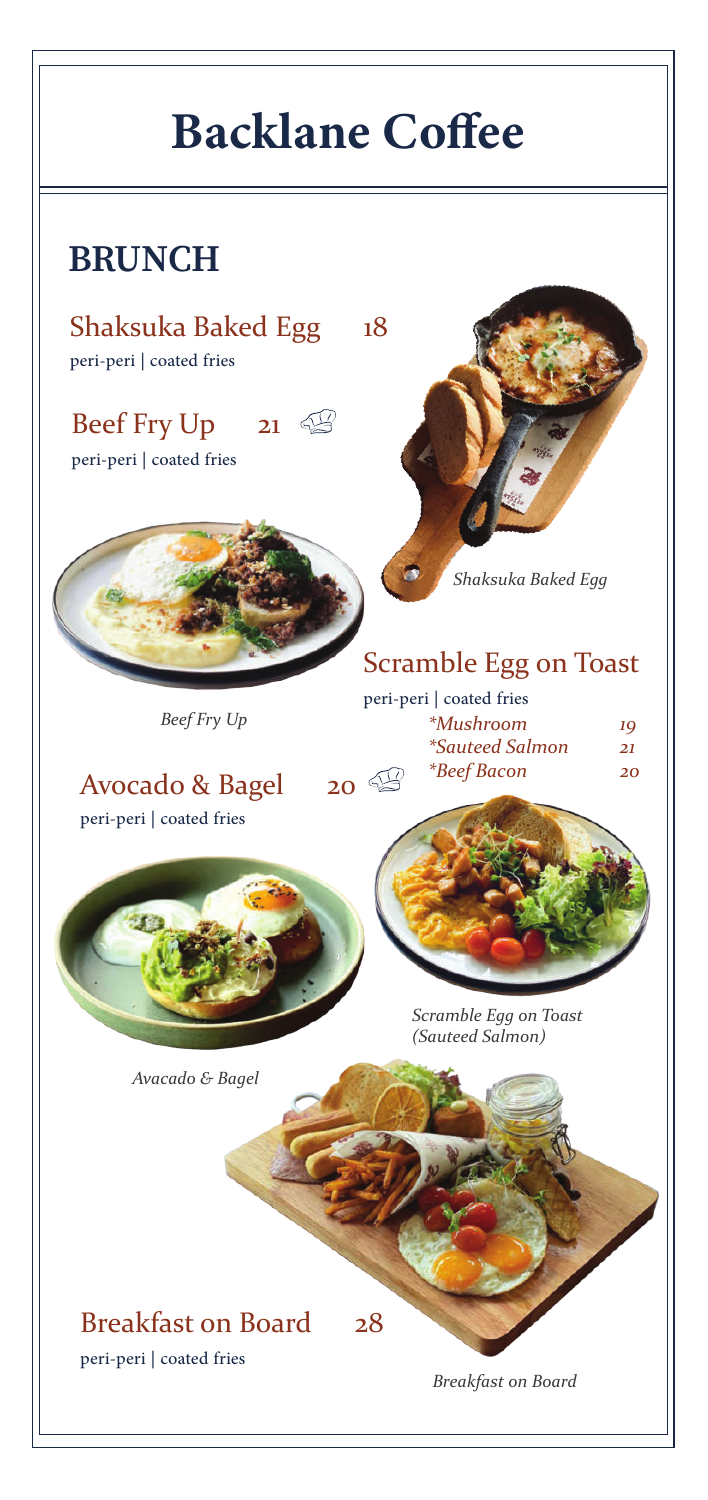## **SANDWICHES**

#### Backlane Club Sandwich 21

peri-peri | coated fries

Apple & Duck Panini 18 peri-peri | coated fries



*Backlane Club Sandwich*

## **PASTA**

Salted Egg Duck Carbonara 21 salted egg | chicken popcorn | pickled radish

Mentaiko Calamari 23 salted egg | chicken popcorn | pickled radish

Salmon Pesto 24 salted egg | chicken popcorn | pickled radish

Beef Bolognese 21 salted egg | chicken popcorn | pickled radish





*Salted Egg Duck Carbonara*

 $\mathbb{Z}$ Sambal Chicken Aglio Olio 21 salted egg | chicken popcorn | pickled radish



*Beef Bolognese*

Garlicky Prawn Linguine 23 salted egg | chicken popcorn | pickled radish

Creamy Mixed Mushroom 21 salted egg | chicken popcorn | pickled radish

Salad Tempura Broccoli Salad 18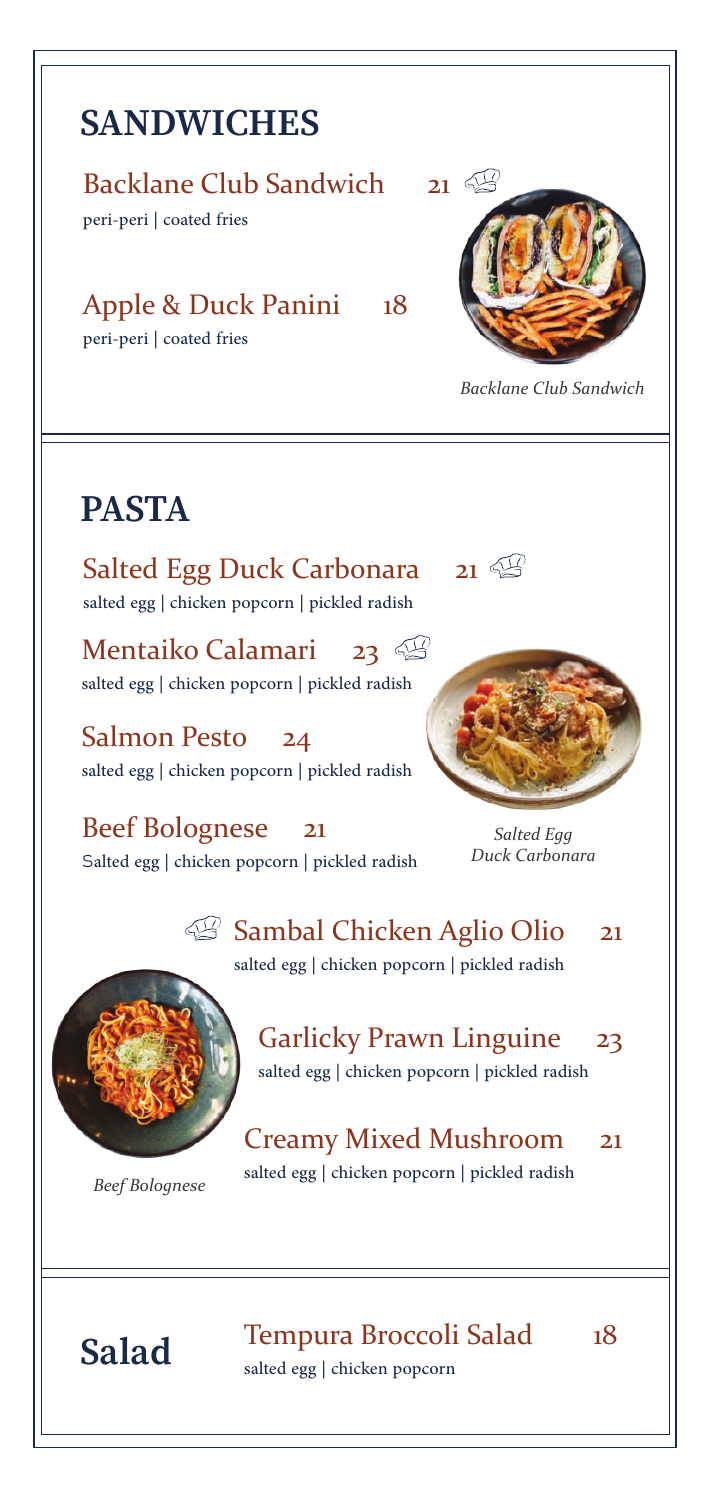## **DONBURI** (JAPANESE RICE BOWL)

Curry Chicken Katsu 19 salted egg | chicken popcorn | pickled radish



*Curry Chicken Katsu*



*Honey Soy Chicken*

Honey Soy Chicken 18 salted egg | chicken popcorn | pickled radish

Teriyaki Salmon Don 20 salted egg | chicken popcorn | pickled radish

### Salmon Volcano Don 21

salted egg | chicken popcorn | pickled radish



*Salmon Volcano Don*

Sukiyaki Gyu Don 20 salted egg | chicken popcorn

Italian Prawn Don 21 salted egg | chicken popcorn

*Teriyaki Salmon Don*



*Spicy Beef Sesame*

### Spicy Beef Sesame 23 salted egg | chicken popcorn

*Italian Prawn Don*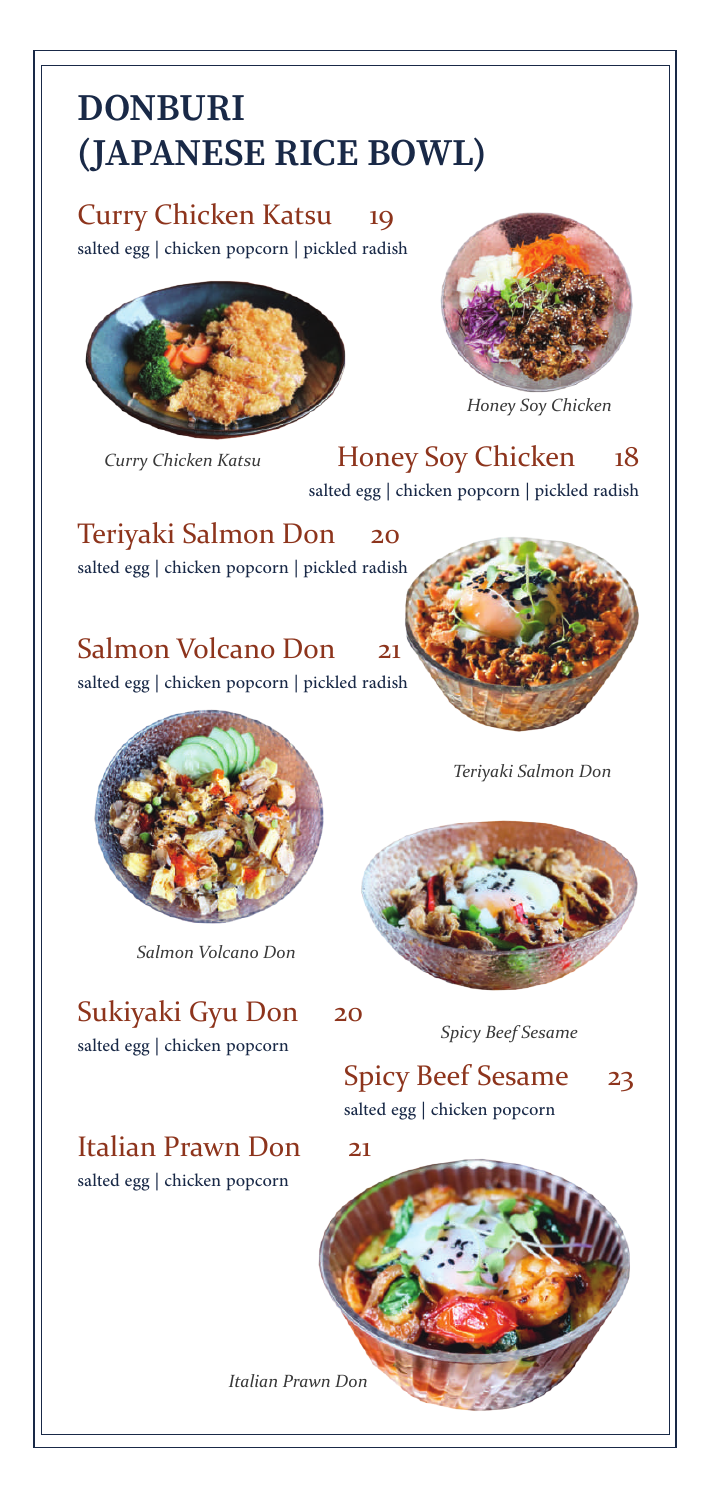### **BITES**

Peri - Peri Frites 16 salted egg | chicken popcorn

Truffle Fries 18 salted egg | chicken popcorn

Takoyaki (7 pcs) 12 salted egg | chicken popcorn



*Criss Cross Fries Nanchos*

Salted Egg Chicken Popcorn 17 salted egg | chicken popcorn | pickled radish

Criss Cross Fries Nanchos 17 salted egg | chicken popcorn | pickled radish

Cheesy Wedges 18 salted egg | chicken popcorn | pickled radish

Onion Ring 18 salted egg | chicken popcorn | pickled radish

### **DESSERT**

Signature Burnt Cheesecake 14.5 salted egg | chicken popcorn



*Signature Burnt Cheesecake*

French Toast with Fruits 19 salted egg | chicken popcorn



*French Toast with Fruits*

*\*Please refer to cake display for more selection.*